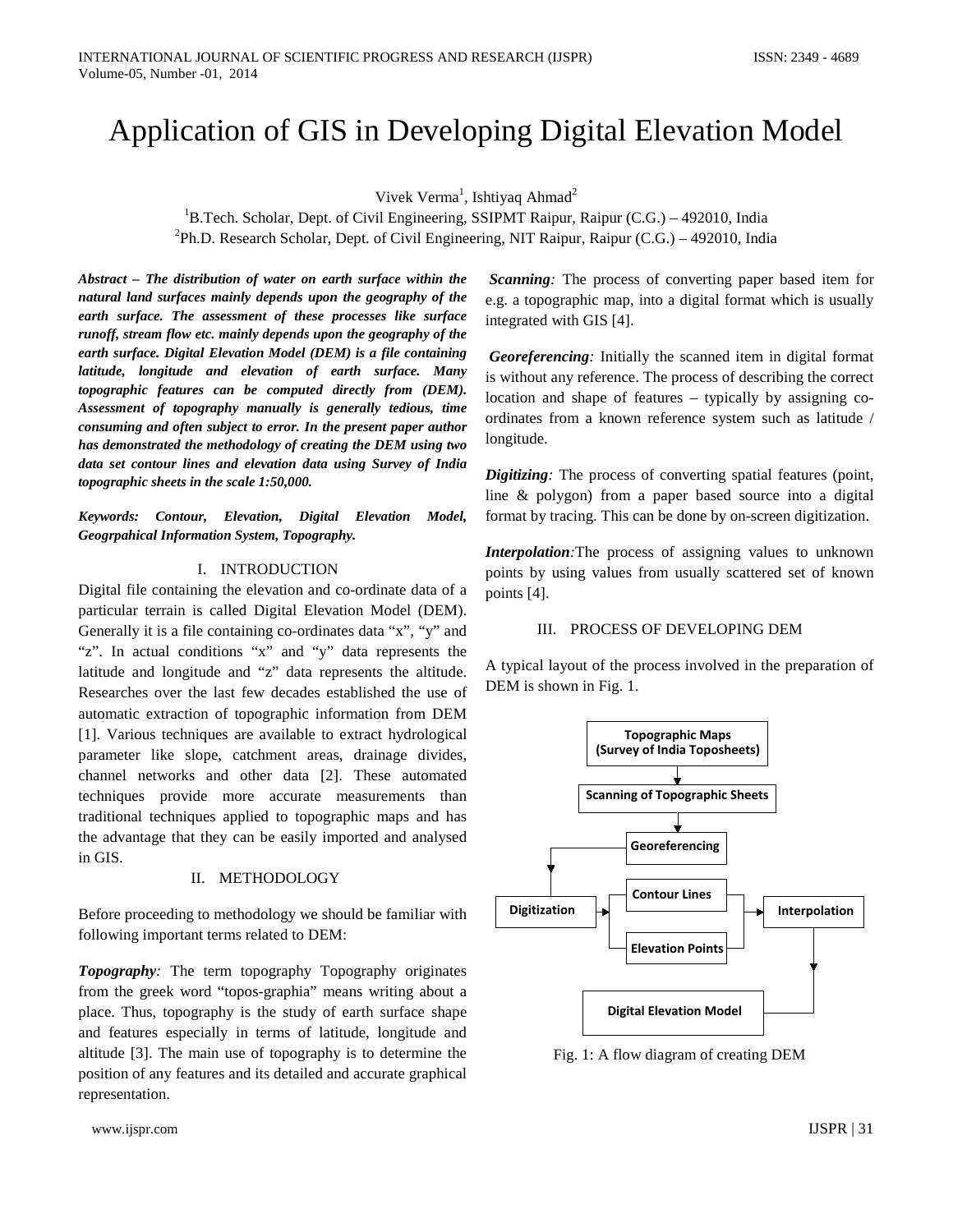Prior to on-screen digitizing, paper maps have to be integrated into the GIS database by converting them into digital format. The process of such conversion is known as scanning. Initially, one of the topographic sheets 64 G-8 having 1:50,000, shown in Fig. 2, procured from Survey of India scanned in the scale 1:1, this topographic sheets acts as the basic data for DEM preparation.



The scanned topographic sheet is then added to ArcGIS software. The topographic sheet added is without any spatial reference. Sheet is geo-referenced by giving adding control points and giving a spatial reference. The Survey of India Toposheets is made with the co-ordinate system WGS-1984. One-forth portion (i.e. right hand bottom corner) of the area of interest has been selected to demonstrate the process for creating DEM.

#### *A. Digitization and interpolation (using Contour Lines):*

On screen digitization was started and the contour lines available in the topographic sheets were digitized. The contour lines digitized are 300m, 310m and 320m as shown in Fig. 3. Digitization of contour lines was done usingArcGIS

The "Topo to Raster" interpolation method which can be accessed from the "Spatial Analyst Tools" of ArcGIS under "Interpolation". The digitized contour lines shown in Fig. 3 were used as input. This method allows interpolating the digitized contour lines to generate the DEM. The generated DEM is shown in Fig. 4.

#### *B. Digitization and interpolation (using elevation points)*

On screen digitization was started similarly as in previous step but the difference is that in place of "lines", "points" were using the base topographic sheet as the elevation points. The elevation points are shown in Fig. 5.

Some of the most common interpolation methods include Inverse Distance Weighted (IDW) interpolation, Spline, & Kriging. These are all available in ArcGIS software [4].

*IDW***:** This method is used when the set of points is dense. It estimates the cell value by averaging the values of elevation points in the neighbourhood of each cell [5].

**Spline:** This method estimates the values using a mathematical function that minimizes overall surface curvature, resulting in a smooth surface that passes exactly through the elevation points [5].

*Kriging* **:** This is an advanced procedure that generates an estimated surface from a scattered set of points with elevations points and involves investigation of the spatial behavior of the phenomenon represented by the elevation points [6].

In the present paper "Topo to Raster" method of interpolation has been used and DEM generated is shown in Fig. 6.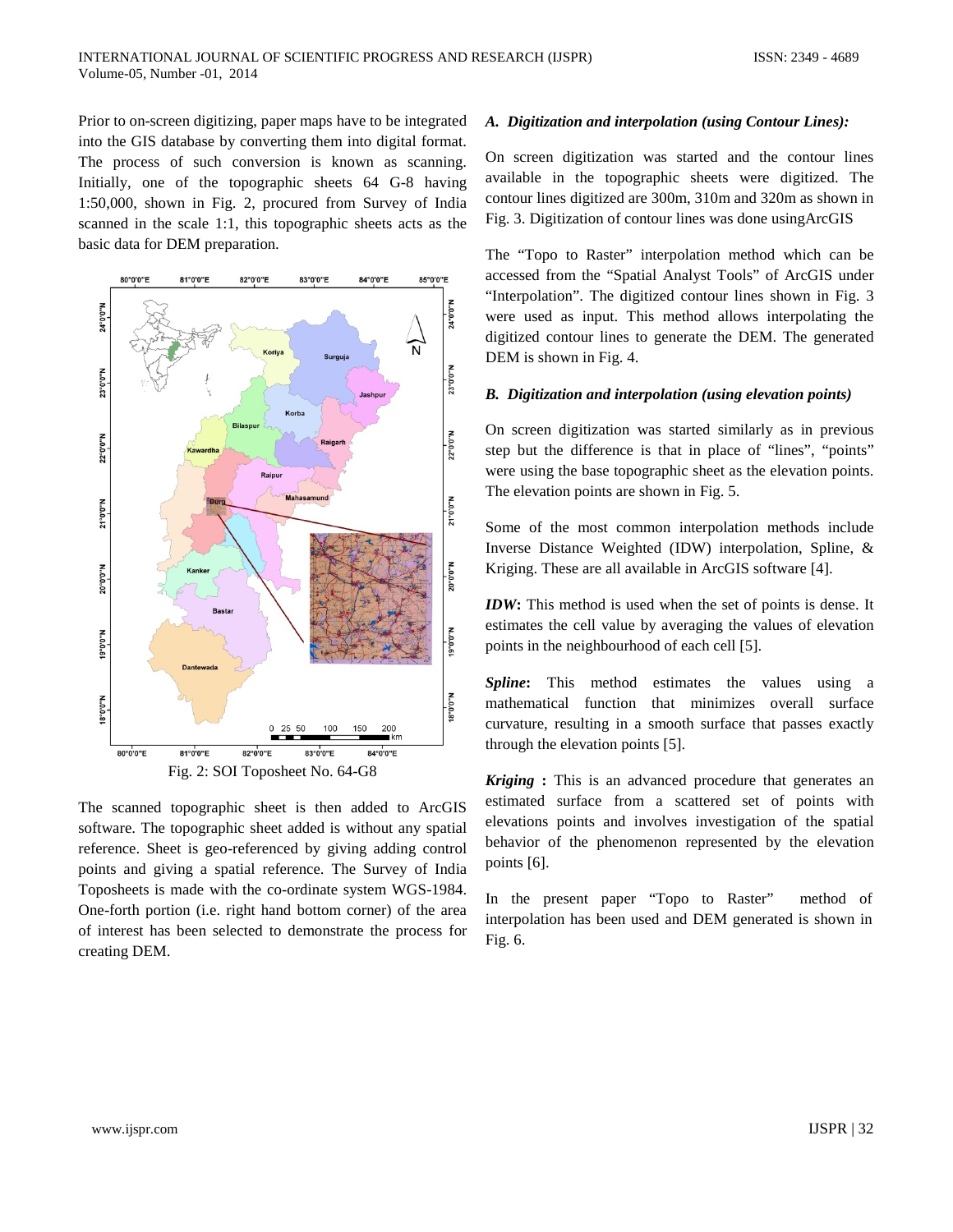

Fig. 4: DEM of Area of Interest using contour lines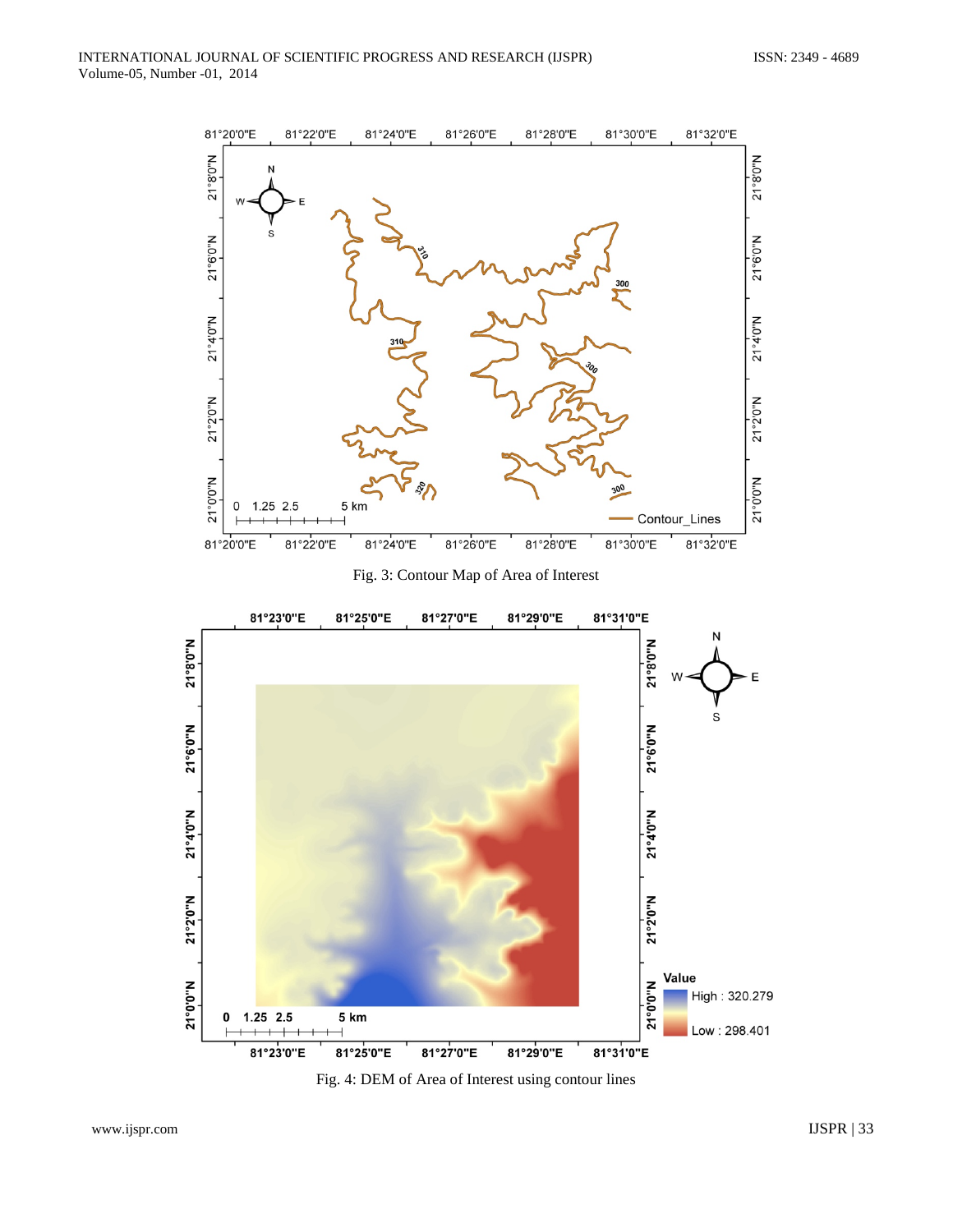



Fig. 4: DEM of Area of Interest using elevation Points